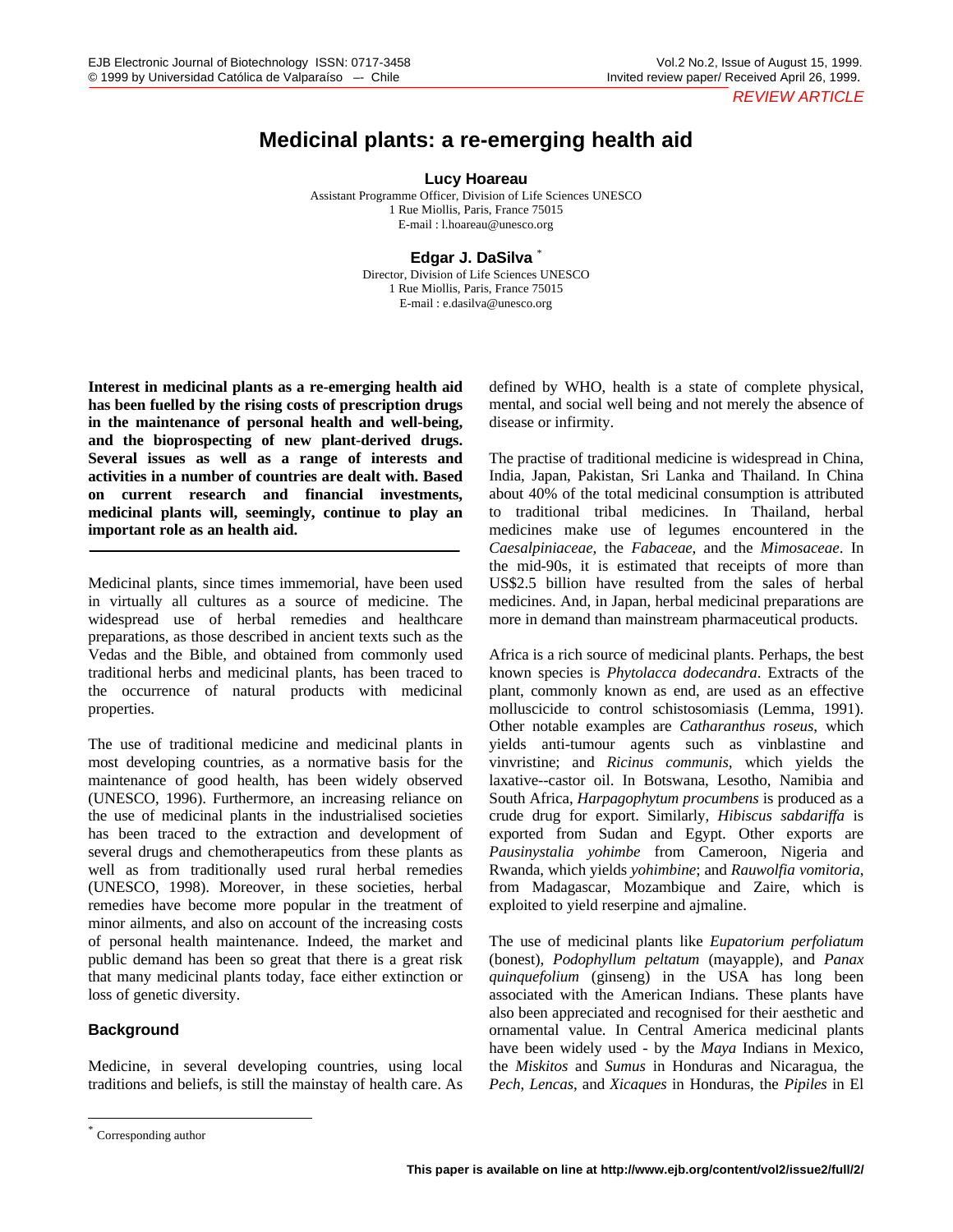Salvador, the *Talamancas* in Costa Rica, and the *Guaymis* and *Kunas* in Panama.

In Europe, some 1500 species of medicinal and aromatic plants are widely used in Albania, Bulgaria, Croatia, France, Germany, Hungary, Poland, Spain, Turkey, and the United Kingdom. The Maltese islands constitute an apt example where medicinal plants are widely used in every day life as part of folk medicinal remedies (Lanfranco, 1992).

## **Issues**

Traditional and folklore medicine bequeathed from generation to generation is rich in domestic recipes and communal practice. Encompassing concepts and methods for the protection and restoration of health, traditional medicine has served as a fount of alternative medicine, new pharmaceuticals, and healthcare products. The best known examples of traditional medicine, differing in concept and protocol, are well-developed systems such as acupuncture and ayurvedic medicine that have been widely used to conserve human health in China and India.

Developed countries, in recent times, are turning to the use of traditional medicinal systems that involve the use of herbal drugs and remedies. About 1400 herbal preparations are used widely, according to a recent survey in Member States of the European Union. Herbal preparations are popular and are of significance in primary healthcare in Belgium, France, Germany and the Netherlands. Such popularity of healthcare plant-derived products has been traced to their increasing acceptance and use in the cosmetic industry as well as to increasing public costs in the daily maintenance of personal health and well being. Examples of such beauty-oriented therapeuticals are skin tissue regenerators, anti-wrinkling agents and anti-age creams. Most dermaceuticals are derived from algal extracts that are rich in minerals and the vitamin B group. Skincare products such as skin creams, skin tonics, etc. derived from medicinal plants are grouped together as dermaceuticals. Also, amongst the poor, cures and drugs, derived from plants, constitute the main source of healthcare products.

Gorman (1992) drew attention to the power of Chinese folk medicinal potions in treating maladies from eczema and malaria to respiratory disorders. In the quest for new

medicines to treat old and emergent diseases such as malaria and AIDS, attention is now being given to discovering the active ingredients encountered in the treasury of over 5,000 Chinese herbs, plants and roots that have been used routinely and traditionally. *Quinghaosu* and *Chaihu* are two such examples. Whereas the former, called *artemisinin* and obtained from *Artemisia annua* is expected to yield, in the coming millennium, a potent new class of antimalarials, the latter, obtained from *Bupleurum chinense* and used as a popular remedy for hepatitis is the focus of intense research by the Japanese pharmaceutical industry. More recently, the biochemistry of *tianhuafen* or cucumber is being studied in the USA to decipher the identity of *compound Q*, an extract used in China and credited with remedial and relief properties in AIDS sufferers.

Medicinal plants are an integral component of ethnoveterinary medicine. Farmers and pastoralists in several countries use medicinal plants in the maintenance and conservation of the healthcare of livestock. Intestinal disorders in cows, in Mexico, are treated with herbal extracts of *Polakowskia tacacco*. Dietary supplements such as vitamin A in poultry feeds in Uganda are supplied through enrichments of amaranth (*Amaranthus sp.*). It is estimated that medicinal plants, for several centuries, have been widely used as a primary source of prevention and control of livestock diseases. In fact, interest of such use in the veterinary sector has resulted primarily from the increasing cost of livestock maintenance and the introduction of new technology in the production of veterinary medicines and vaccines.

McGee (1998), surveying the use of spice and their medicinal properties around the world, concluded that spices serve the adaptive purpose of reducing food-borne disease. In reviewing relevant texts ranging from the preservative properties of spices against food spoilage to the presence of antimicrobial substances that lay claim to the elimination of pathogenic organisms in food preparations, the case is made for a more objective analysis and study of the medicinal properties of spices *in victu* rather than *in victo*. A whole range of plant-derived dietary supplements, phytochemicals and pro-vitamins that assist in maintaining good health and combating disease are now being described as functional foods, nutriceuticals and nutraceuticals. Table 1 provides some examples of national activities concerning medicinal plants in several developed and developing countries.

**Table 1.Examples of national activities concerning medicinal plants**

| <b>COUNTRY</b> | <b>ACTIVITIES</b>                                                                                                                         | <b>REMARKS</b>                           |
|----------------|-------------------------------------------------------------------------------------------------------------------------------------------|------------------------------------------|
| Afghanistan    | Need for conservation<br>of several medicinal<br>plants e.g. Ferula<br>foetida, Scorodosma<br>foetida, etc. endangered<br>by war-stricken | Potential market remains underdeveloped. |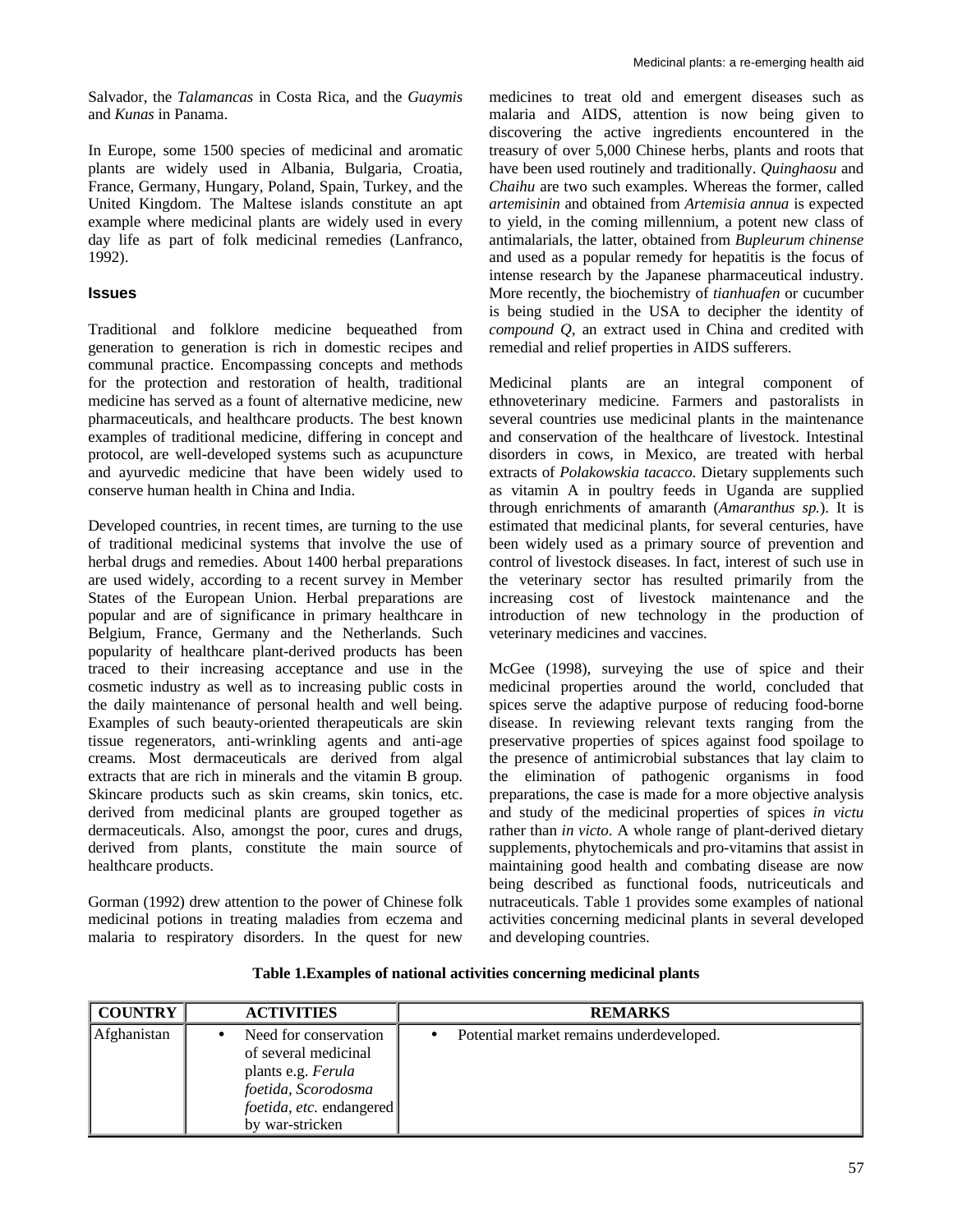|                       | conditions                                                                                                                                                                                                                                                                                       |                                                                                                                                                                                                                                                                                                                                                                                                                              |
|-----------------------|--------------------------------------------------------------------------------------------------------------------------------------------------------------------------------------------------------------------------------------------------------------------------------------------------|------------------------------------------------------------------------------------------------------------------------------------------------------------------------------------------------------------------------------------------------------------------------------------------------------------------------------------------------------------------------------------------------------------------------------|
| Armenia               | Rich history of use and<br>$\bullet$<br>export of medicinal<br>plants                                                                                                                                                                                                                            | Over 3200 species described and conserved for use and export.<br>$\bullet$                                                                                                                                                                                                                                                                                                                                                   |
| Australia             | Asian-Australian<br>$\bullet$<br>Centre for the Study of<br><b>Bioactive Medicinal</b><br><b>Plant Constituents was</b><br>set up in 1992 at<br>La Trobe University for<br>conduction of research<br>in collaboration with<br>Chulalongkorn and<br>Chieng-Mai<br>Universities in<br>Thailand     | Inter-university research work focuses on:<br>$\bullet$<br>- The bioactive constituents of turmeric e.g. curcumin<br>- Islamic medicinal plants<br>- Antifungal proteins and secondary metabolites in crop plants,<br>e.g. in cotton and yellow mustard Sinapis alba<br>- Marine toxins<br>-Collaboration on medicinal plants with scientists from<br>Indonesia, Thailand, Bangladesh, Singapore, Kuwait and New<br>Zealand. |
| Bangladesh            | Research on cultivation<br>$\bullet$<br>and biochemical<br>aspects of medicinal<br>plants                                                                                                                                                                                                        | Bangladesh Council for Scientific and Industrial Laboratory at<br>$\bullet$<br>Chittagong oversees development of appropriate chemical<br>technologies, and pharmacopoeia of plants.                                                                                                                                                                                                                                         |
| <b>Bhutan</b>         | Sustainable protection<br>$\bullet$<br>and use of forest<br>resources and<br>development of plant<br>tissue culture                                                                                                                                                                              | Capacity building in plant biotechnology for rural markets and<br>$\bullet$<br>development of forest seedlings Indigenous Hospital in<br>Thimphu has recorded 180 species of medicinal and aromatic<br>plants                                                                                                                                                                                                                |
| Canada                | Southern Crop and<br>$\bullet$<br><b>Food Production</b><br>Centre of Agriculture<br>and Agrifood Canada<br>mandated to develop<br>novel technologies in<br>production and<br>protection of new crops<br>inclusive of medicinal<br>plants                                                        | Active research on crop production, genetics, germplasm<br>$\bullet$<br>improvement, micropropagation, and protection of medicinal<br>herbs. Attention is given to research in developing base-line<br>agronomic information, elucidating the chemistry of bioactive<br>principles, etc.                                                                                                                                     |
| China<br>astralgus    | Chinese root extracts<br>$\bullet$<br>from Astragalus<br>membranaceus have<br>been developed for use<br>as a general tonic food<br>and for boosting<br>immunity<br><b>Institute of Medicinal</b><br>Plants established in<br>1983 with branches in<br>provinces of Yunnan,<br>Hainan and Guangxi | Used in Chinese herbal medicine to strengthen the vital energy<br>$\bullet$<br>$Qi$ in general health and well being<br>Product widely used in China, and South Asia<br>Work deals with the development, conservation and utilisation<br>of medicinal plant resources, and the discovery of new potent<br>drugs. The Institute is also recognised as a WHO Collaborating<br>Centre on Traditional Medicine                   |
|                       | Hong Kong Society for<br>$\bullet$<br><b>Traditional Medicine</b><br>and Natural Products<br>Research                                                                                                                                                                                            | Established in 1995, activities focus on research, training and<br>$\bullet$<br>public education in traditional medicine and natural products.<br>Professional services available for commercial, government and<br>industrial sectors.                                                                                                                                                                                      |
| Dominican<br>Republic | Launched in 1982 as a<br>$\bullet$<br>traditional medicine for<br>the islands (TRAMIL)<br>network with support                                                                                                                                                                                   | Regional node was established in Panama in 1994 to cover area<br>$\bullet$<br>from Belize to Panama. Over 150 medicinal plants evaluated<br>and results disseminated in Caribbean Pharmacopoeia.<br>TRAMIL widely recognised in Dominican Republic, Honduras,                                                                                                                                                                |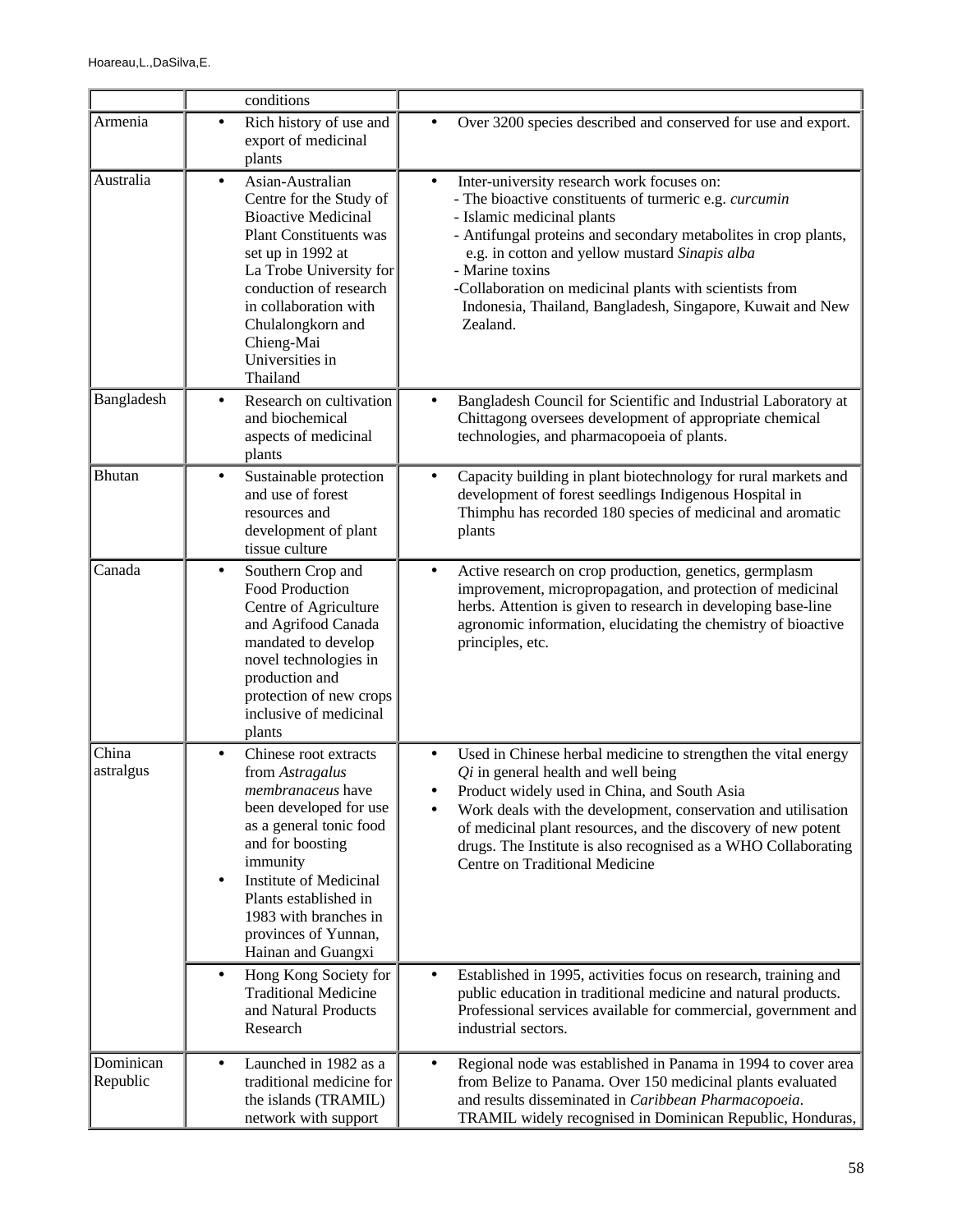|           | from IDRC, activities<br>focus on developing<br>scientific proven<br>medicinal plant<br>remedies as alternatives<br>to patent drugs that are<br>expensive and difficult<br>to obtain in rural<br>populations                                                                                                                                                                                                                                      | Nicaragua and Panama as effective mechanism in devising<br>primary healthcare programmes.                                                                                                                                                                                                                                                                                                                                                                                                                             |
|-----------|---------------------------------------------------------------------------------------------------------------------------------------------------------------------------------------------------------------------------------------------------------------------------------------------------------------------------------------------------------------------------------------------------------------------------------------------------|-----------------------------------------------------------------------------------------------------------------------------------------------------------------------------------------------------------------------------------------------------------------------------------------------------------------------------------------------------------------------------------------------------------------------------------------------------------------------------------------------------------------------|
| Estonia   | Network of plant<br>$\bullet$<br>genetic resources<br>inclusive of medicinal<br>plants                                                                                                                                                                                                                                                                                                                                                            | Development of computerised genebank system at Jogeva Plant<br>Breeding Institute linking inputs from the Polli Horticultural<br>Institute and the Estonian Agricultural University and Botanical<br>Garden.                                                                                                                                                                                                                                                                                                          |
| Guatemala | Farmaya Laboratory,<br>$\bullet$<br>following screening of<br>700 different plants,<br>has developed 15<br>pharmaceutical<br>products using<br>traditional knowledge<br>of indigenous and rural<br>groups; Farmaya<br>engaged in organic<br>cultivation of medicinal<br>plants, pharmacological<br>research, production of<br>plant-derived<br>pharmaceuticals, and<br>engaged in developing<br>protocols for the safe<br>use of medicinal plants | Collaborates with the Central America Centre of Studies on<br>$\bullet$<br>Appropriate Technologies (CEMAT)<br>Created a National Commission for the Use of Medicinal Plants<br>$\bullet$<br>which serves as a model for other Latin American countries in<br>developing guidelines and standardised protocols for production<br>of plant-based pharmaceuticals<br>Co-operates in the IDRC project on the Application, Research<br>$\bullet$<br>and Dissemination of the Use of Medicinal Plants in the<br>Caribbean. |
| India     | Governmental<br>programme launched in<br>1993 for<br>implementation by an<br>NGO called<br>"Foundation for<br>Revitalisation of Local<br><b>Health Traditions"</b>                                                                                                                                                                                                                                                                                | 30 in situ "Medicinal Plant Conservation Areas" (MPCA),<br>$\bullet$<br>15 ex situ "Medicinal Plant Conservation Parks (MPCP), and<br>one Model Production Unit (MPU) have been established in the<br>programme, for large-scale production in Karnataka, Tamil<br>Nadu and Kerala.                                                                                                                                                                                                                                   |
|           | Herbal Gene Bank at<br>the Tropical Botanic<br>Garden Research<br>Institute at<br>Thiruvananthapurnam                                                                                                                                                                                                                                                                                                                                             | All-India ethnobiological project for the development of drugs<br>from medicinal plants and herbs. Promotion of<br>ethnopharmacological research                                                                                                                                                                                                                                                                                                                                                                      |
|           | Central Institute of<br>$\bullet$<br>Medicinal and<br>Aromatic plants in<br>Lucknow                                                                                                                                                                                                                                                                                                                                                               | Institute deals with plant tissue culture of medicinal plants of<br>commercial significance; monitors All-India Co-ordinated<br>project on Conservation of Endangered Plant species;<br>maintenance of living herbaria or plant gardens that feed<br>traditional systems of medicine such as Ayurveda, Unani and<br>Sidha. Ayurveda recognised by WHO as an alternate system of<br>medicine.                                                                                                                          |
|           | Germplasm Bank,<br>Point Calimere<br>Wildlife Sanctuary<br>Tamil Nadu                                                                                                                                                                                                                                                                                                                                                                             | More than 40 species of medicinal plants are maintained and<br>$\bullet$<br>protected. Examples are Manilkara hexandra to treat jaundice,<br>Salvadora persicum to treat ulcers; Mucuma purata used for<br>preparation of a health tonic.                                                                                                                                                                                                                                                                             |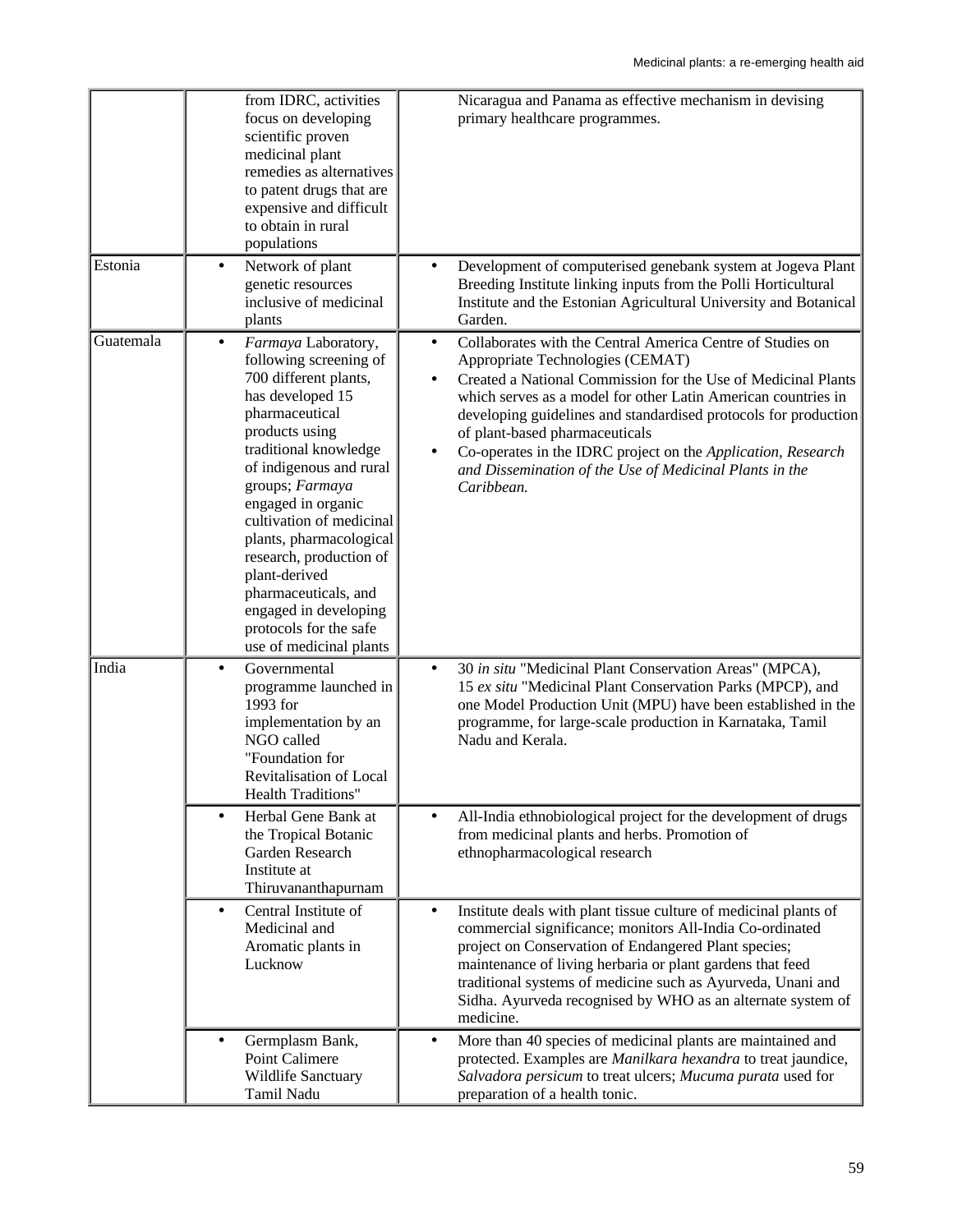| Japan                 | Tsukuba Medicinal<br>$\bullet$<br><b>Plant Research Station</b><br>focuses on plant<br>cultivation breeding<br>and conservation<br>methods of medicinal<br>plants; and research on<br>the development of<br>bioactive components | Affiliate of the National Institute of Health Sciences, this<br>$\bullet$<br>Medicinal Plant Research Station maintains an exchange<br>programme with about 400 research programmes in over 60<br>countries.<br>Medicinal plants such as Duboisia, Scopolia, Curcuma, Salvia<br>$\bullet$<br>and Zingiber are maintained in tissue cultures                                                                                                                                                                                                                                                                                                                  |
|-----------------------|----------------------------------------------------------------------------------------------------------------------------------------------------------------------------------------------------------------------------------|--------------------------------------------------------------------------------------------------------------------------------------------------------------------------------------------------------------------------------------------------------------------------------------------------------------------------------------------------------------------------------------------------------------------------------------------------------------------------------------------------------------------------------------------------------------------------------------------------------------------------------------------------------------|
|                       | Research Centre of<br>$\bullet$<br><b>Medicinal Resources</b><br><b>Medicinal Plant</b><br>Gardens, Chiba<br>University                                                                                                          | Chemical, biochemical and pharmacological studies on plant<br>$\bullet$<br>secondary metabolites.<br>Pharmacological studies of neurotoxic proteins in Lathyrus<br>$\bullet$<br>sativus.<br>Screening for biologically active products in Asian medicinal<br>$\bullet$<br>plants.                                                                                                                                                                                                                                                                                                                                                                            |
| Kazakhstan            | Conservation of crop<br>$\bullet$<br>germplasm (wheat,<br>barley, maize,<br>rye, medicinal plants)                                                                                                                               | Development of national programme to increase drought,<br>$\bullet$<br>disease and frost-resistance of plants of economic significance.                                                                                                                                                                                                                                                                                                                                                                                                                                                                                                                      |
| Korea,<br>Republic of | <b>Natural Products</b><br>$\bullet$<br><b>Research Institute</b>                                                                                                                                                                | Has played, for over 50 years, leading role in research of natural<br>$\bullet$<br>drugs in Korea. Designated in 1977/1978 as Headquarter<br>Centre for UNESCO Regional Network for the Chemistry of<br>Natural products in Southeast Asia, and in 1988 as WHO<br>Collaborating Centre for Traditional Medicine. In 1997, the<br>Institute was appointed as the Korea-China Collaborating<br>Centre for Traditional Oriental Medicines Research                                                                                                                                                                                                              |
| Latvia                | National Network of<br>plant genetic resources<br>inclusive of medicinal<br>plants                                                                                                                                               | Development of computerised database at the Institute of<br>$\bullet$<br>Biology of the Latvian Academy of Sciences pooling inputs<br>from 8 different Latvian institutions                                                                                                                                                                                                                                                                                                                                                                                                                                                                                  |
| Lithuania             | Network of plant<br>$\bullet$<br>genetic resources                                                                                                                                                                               | Lithuanian Institute of Agriculture co-ordinates collection of<br>$\bullet$<br>agricultural crops, hops and medicinal plants in Kaunas<br>Botanical Garden, herbs in the Botanical Institute in Vilnius,<br>and industrial plants in the Horticultural Institute on Babtai.                                                                                                                                                                                                                                                                                                                                                                                  |
| Malaysia              | Malaysia Natural<br><b>Products Society</b><br>formed in 1994<br>overseeing co-<br>ordination of activities<br>with medicinal<br>plants and eventual<br>release of Malaysian<br>Pharmacopoeia                                    | Screening of marine and terrestrial biochemical diversity for<br>$\bullet$<br>medicinal principles, phytomedicinals and nutraceuticals<br>Active partners are:<br>$\bullet$<br>Universiti Kebangsaan Malaysia; Universiti Pertanian<br>Malaysia; Universiti Teknologi Malaysia; Universiti Sains<br>Malaysia; Universiti Malaysia Sarawak and the Forest Research<br>Institute of Malaysia, which are pioneering research into the<br>isolation, screening and crystallisation of bioactive compounds<br>and phytomedicinals from e.g. Mitragyna speciosa, Alstonia<br>anguslifolia, and Dehaasia incrassata that have been used in<br>traditional medicine. |
| Malta                 | Medicinal plants are<br>widely used as part of<br>folk medicinal<br>remedies. Well-known<br>Maltese examples are:<br>fejgel, faqqus il-hmir,<br>and hobbeja.                                                                     | Need for conservation since land exploitation and recovery is<br>$\bullet$<br>destroying natural habitats.                                                                                                                                                                                                                                                                                                                                                                                                                                                                                                                                                   |
| Moldova               | Crop improvement and<br>$\bullet$<br>seed distribution                                                                                                                                                                           | Development of disease, pest, and environmental-stress<br>$\bullet$<br>resistant of oil-bearing and medicinal plants.                                                                                                                                                                                                                                                                                                                                                                                                                                                                                                                                        |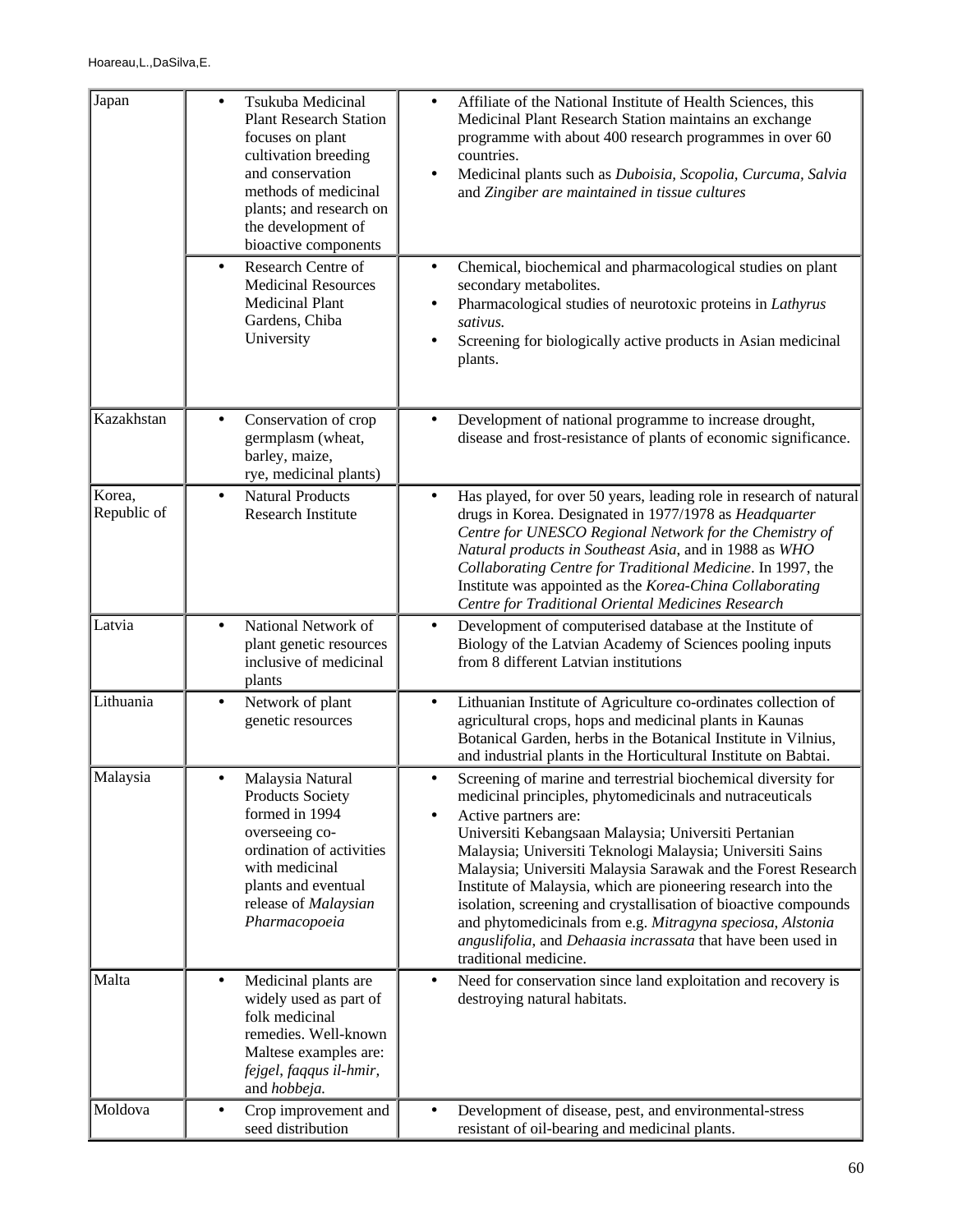|                    | programmes                                                                                                                                                                           |                                                                                                                                                                                                                                                                                        |
|--------------------|--------------------------------------------------------------------------------------------------------------------------------------------------------------------------------------|----------------------------------------------------------------------------------------------------------------------------------------------------------------------------------------------------------------------------------------------------------------------------------------|
| Mongolia           | Inventorization and<br>classification of more<br>than 450 medicinal and<br>nutritional herbs                                                                                         | Institute of Botany, Mongolian Academy of Sciences. Research<br>results reveal more than 30 new flowers.                                                                                                                                                                               |
| Myanmar            | Conservation of plant<br>$\bullet$<br>genetic resources and<br>medicinal plants                                                                                                      | Research programmes at Yangon (formerly Rangoon)<br>$\bullet$<br>University focus on folk medicinal herbs; pharmacognostic<br>studies; and bioassay of plants credited with anti-tumour, anti-<br>pyretic and anti-diabetic properties.                                                |
| Nepal              | Plant biotechnology,<br>$\bullet$<br>mushroom cultivation,<br>bioenergy production,<br>environmental<br>microbiology and<br>medicinal plants                                         | University programmes in plant tissue culture, and<br>$\bullet$<br>environmental microbial-based technologies; medicinal plants<br>widely cultivated in Shivpuri, Doti, Tistung, Urindavan and<br>Tarakava Herbal farms. Herbal products widely marketed as<br>Ayurvedic therapeutics. |
| New Zealand        | Conservation of<br>$\bullet$<br>medicinal plants used<br>in Maori medicine                                                                                                           | Coprosma robusta – a sacred Maori medicinal plant, and<br>$\bullet$<br>Aristotelia serrata used by early settlers maintained in<br>nurseries.                                                                                                                                          |
| Nigeria            | Preservation of<br>$\bullet$<br>Nigerian genetic<br>patrimony comprised<br>of 5000 acquisitions of<br>edible, fodder, forest,<br>industrial and<br>medicinal plants                  | Research supported by National Centre for Genetic Resources<br>$\bullet$<br>and Biotechnology which functions also as affiliate of<br>International Centre for Genetic Engineering and<br>Biotechnology.                                                                               |
| Norway             | Collaborative project<br>٠<br>between UNESCO and<br>Governmental agency                                                                                                              | Conduction of research work in the origins, uses, trades, and<br>$\bullet$<br>constraints in the cultivation of medicinal plants in<br>Mozambique and Madagascar by students at M.Sc. level.                                                                                           |
| Pacific<br>Islands | Noni, a Tahitian herbal<br>$\bullet$<br>tonic derived from<br>Morinda citrifolia is<br>used as a general tonic<br>food and energiser                                                 | Product widely used in China and South Asia and widely<br>$\bullet$<br>marketed throughout the pacific islands.                                                                                                                                                                        |
| Peru               | Non-governmental<br>$\bullet$<br>organisation Consejo<br>Aguaruna y Huambisa<br>comprised of 30,000<br>members harvesting<br>and supplying plant<br>material on sustainable<br>basis | Cooperates with Shaman Pharmaceuticals in ensuring<br>$\bullet$<br>employment and income for indigenous populations in Africa,<br>Asia and Latin America.<br>Cooperation focuses on protection of biological and cultural<br>diversity.                                                |
| Russia             | Medicinal Plants reared<br>and protected as<br>economic bioresource<br>in Karadag Reserve                                                                                            | Karadag Reserve serves as a base for studying the bioecological<br>properties for Crimean medicinal plants such as Rosa canina.                                                                                                                                                        |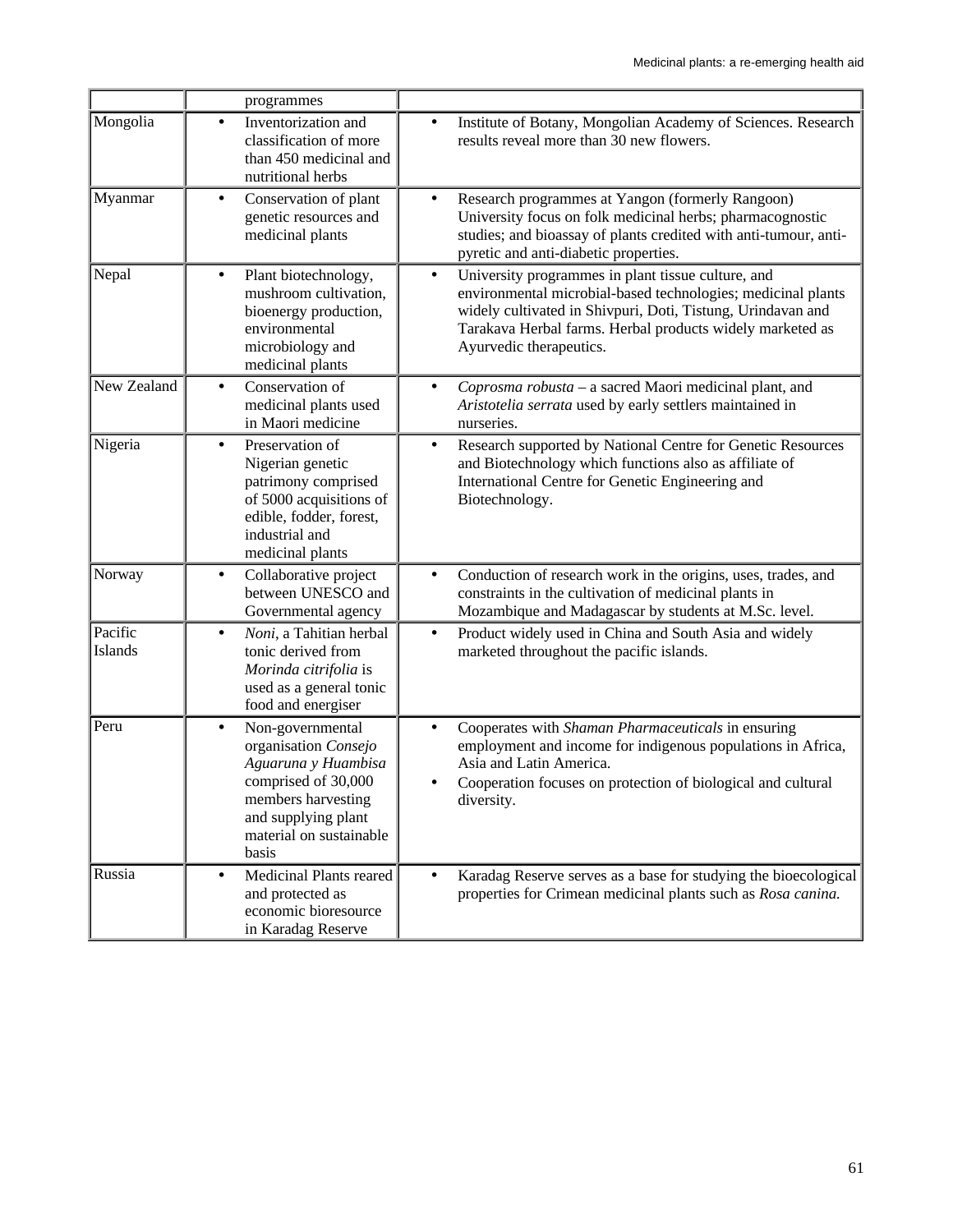| South Africa | A traditional medicines<br>programme<br>(TRAMED) was<br>started in 1994 at the<br>University of Cape<br>Town to promote the<br>cultural, health,<br>environmental,<br>scientific and socio-<br>economic benefits to be<br>obtained from the<br>development,<br>conservation and               | Integral part of WHO collaborating Centre for Drug Policy<br>$\bullet$<br>based in the University of Cape Town and the University of the<br>Western Cape.                                                                                                                                                                                                                                                                                                                                                                                                    |
|--------------|-----------------------------------------------------------------------------------------------------------------------------------------------------------------------------------------------------------------------------------------------------------------------------------------------|--------------------------------------------------------------------------------------------------------------------------------------------------------------------------------------------------------------------------------------------------------------------------------------------------------------------------------------------------------------------------------------------------------------------------------------------------------------------------------------------------------------------------------------------------------------|
|              | sustainable use of east<br>and southern Africa's<br>medicinal plants                                                                                                                                                                                                                          |                                                                                                                                                                                                                                                                                                                                                                                                                                                                                                                                                              |
|              | Collaborating partners<br>$\bullet$<br>are:<br>- University of Durban-<br>Westville, Durban<br>- Kenya Medical<br>Research Institute,<br>Nairobi, Kenya<br>- WHO Collaborating<br>Centre for Adverse<br>Drug Event<br>Monitoring, Uppsala,<br>Sweden<br>- Royal Botanic<br>Gardens, Kew, U.K. | TRAMED activities focus on<br>$\bullet$<br>- Development of database for east and southern Africa<br>- Laboratory screening of traditional medicines in malaria and<br>tuberculosis<br>- Development of eastern and southern Africa network as first<br>step in evolution of an All-Africa network of traditional<br>medicines<br>- Inventorization of indigenous rural and tribal knowledge of<br>traditional medicines<br>- Articulation of national policy for the conservation, control,<br>regulation and use of traditional medicines in South Africa. |
| Sri Lanka    | General<br>$\bullet$<br>biotechnologies,<br>medicinal plants                                                                                                                                                                                                                                  | Possesses rich history of medicinal plants intricately linked with<br>$\bullet$<br>religious and cultural practices. Ayurvedic system of medicine<br>is widespread.                                                                                                                                                                                                                                                                                                                                                                                          |
| Suriname     | Suriname<br>$\bullet$<br>Bioprospecting<br>Initiative                                                                                                                                                                                                                                         | In co-operation with governmental authorities development of<br>$\bullet$<br>- pharmaceutical industry in Suriname catalysed by<br>collaboration with US pharmaceutical industry<br>- economic incentives for conservation of biodiversity of<br>medicinal plants<br>- compensation protocols for acquisition of tribal knowledge<br>and medicinal recipes.                                                                                                                                                                                                  |
| Thailand     | Laboratory of Natural<br>$\bullet$<br>Products – research on<br>medicinal plants                                                                                                                                                                                                              | Species been investigated are: Look Tai Bai (Phyllanthus<br>$\bullet$<br>amarus), Chai aim Thai (Derris escalata, and Carophyllum<br>inophyllum).<br>Based at the Chulabhorn Research Institute, research activities<br>٠<br>deal with the preparation of dietary supplements and<br>therapeutics from traditional medicinal plants.                                                                                                                                                                                                                         |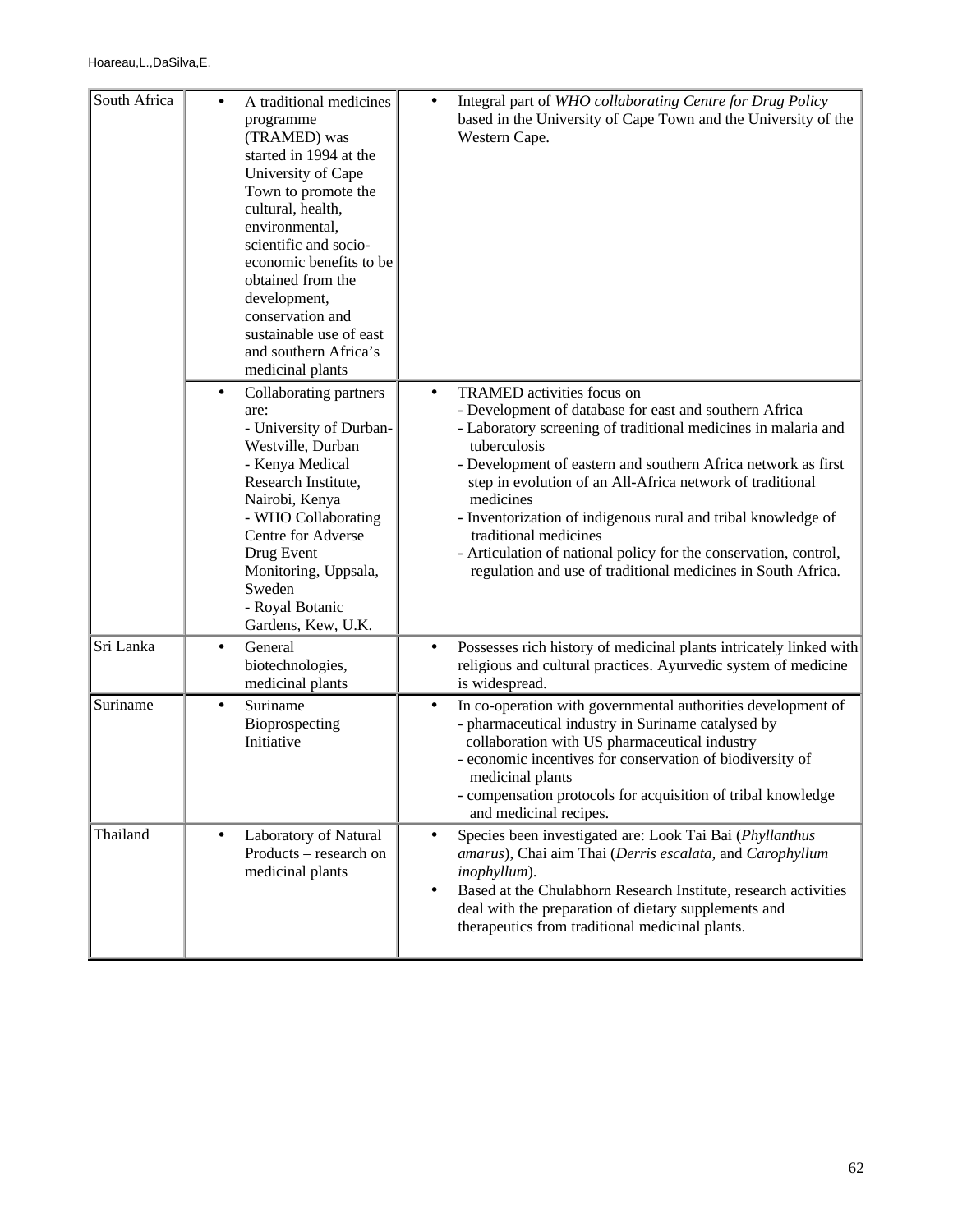| Turkey     | Medicinal and<br>Aromatic Plant and<br>Drug Research Centre                                                                                                                                                                                                 | Established in 1982 at Anadolu University, Es Kisehir, the<br>$\bullet$<br>centre is engaged in:<br>UNIDO/Turkey project on Production of Pharmaceutical<br>$\bullet$<br>Materials from Medicinal and Aromatic Plants<br>In the preparation of pharmaceuticals, perfumes, cosmetics,<br>$\bullet$<br>dyes, etc.<br>In the preparation of surveys concerning the assessment of<br>$\bullet$<br>phytochemical and phytopharmaceutical units.                                                                                                                                                                                                                                                                                         |
|------------|-------------------------------------------------------------------------------------------------------------------------------------------------------------------------------------------------------------------------------------------------------------|------------------------------------------------------------------------------------------------------------------------------------------------------------------------------------------------------------------------------------------------------------------------------------------------------------------------------------------------------------------------------------------------------------------------------------------------------------------------------------------------------------------------------------------------------------------------------------------------------------------------------------------------------------------------------------------------------------------------------------|
| <b>USA</b> | Shaman<br>Pharmaceuticals, based<br>in the San Francisco<br>uses ethnobotany as<br>foundation of drug<br>development process<br>Conduct studies on<br>epidemiology,<br>traditional medicine,<br>culture and ecology of<br>the region and its<br>environment | Active in 30 countries.                                                                                                                                                                                                                                                                                                                                                                                                                                                                                                                                                                                                                                                                                                            |
|            | National Germplasm<br><b>Resources Laboratory</b><br>of the US Department<br>of Agriculture hosts<br>РНҮТОСНЕМЕСО, а<br>phytochemical/geograp<br>hic database                                                                                               | Contains unique blend of phytochemicals taxonomic,<br>$\bullet$<br>ecological, geographic and climatic aspects<br>- phytochemical database contains data on over 16,000<br>chemical compounds present in some 16,000 plants of<br>economic importance, and of some 1500 specific activities of<br>some 4,000 plant-derived chemicals<br>- taxonomic database contains plant names of over 8,000 taxa<br>- ecological database contains growing locations of some 6,000<br>taxa<br>- yield database contains crop yields of some 239 taxa<br>- geographical/climatic database holds data on some 18,000<br>worldwide locations (with details on latitude, longitude,<br>elevation, soil type, rainfall, temperature and life zones. |

Despite the increasing use of medicinal plants, their future, seemingly, is being threatened by complacency concerning their conservation. Reserves of herbs and stocks of medicinal plants in developing countries are diminishing and in danger of extinction as a result of growing trade demands for cheaper healthcare products and new plantbased therapeutic markets in preference to more expensive target-specific drugs and biopharmaceuticals. Such concerns have stimulated positive legal and economic interest.

Issues concerning intellectual property rights, compensation for loss of finance-rich biodiversity resources, and the acquisition and safeguarding of traditional healthcare knowledge are no longer neglected. Bioprospecting of new drugs from medicinal plants and the exploitation of unprotected traditional knowledge in starting-up potentially new bioindustries are the focus of new monitoring measures. Such concerns that call for adherence to and observation of cultural and intellectual property rights have been addressed and enshrined in the *Chiang-Mai and Kari-Oca* Declarations (Table 2). The first countries to seriously tackle these issues are China and India. Indeed, programmes dealing with medicinal plant conservation, cultivation, community involvement and sustainable development being initiated elsewhere, could benefit immensely from the Chinese and Indian experiences (World Bank, 1997).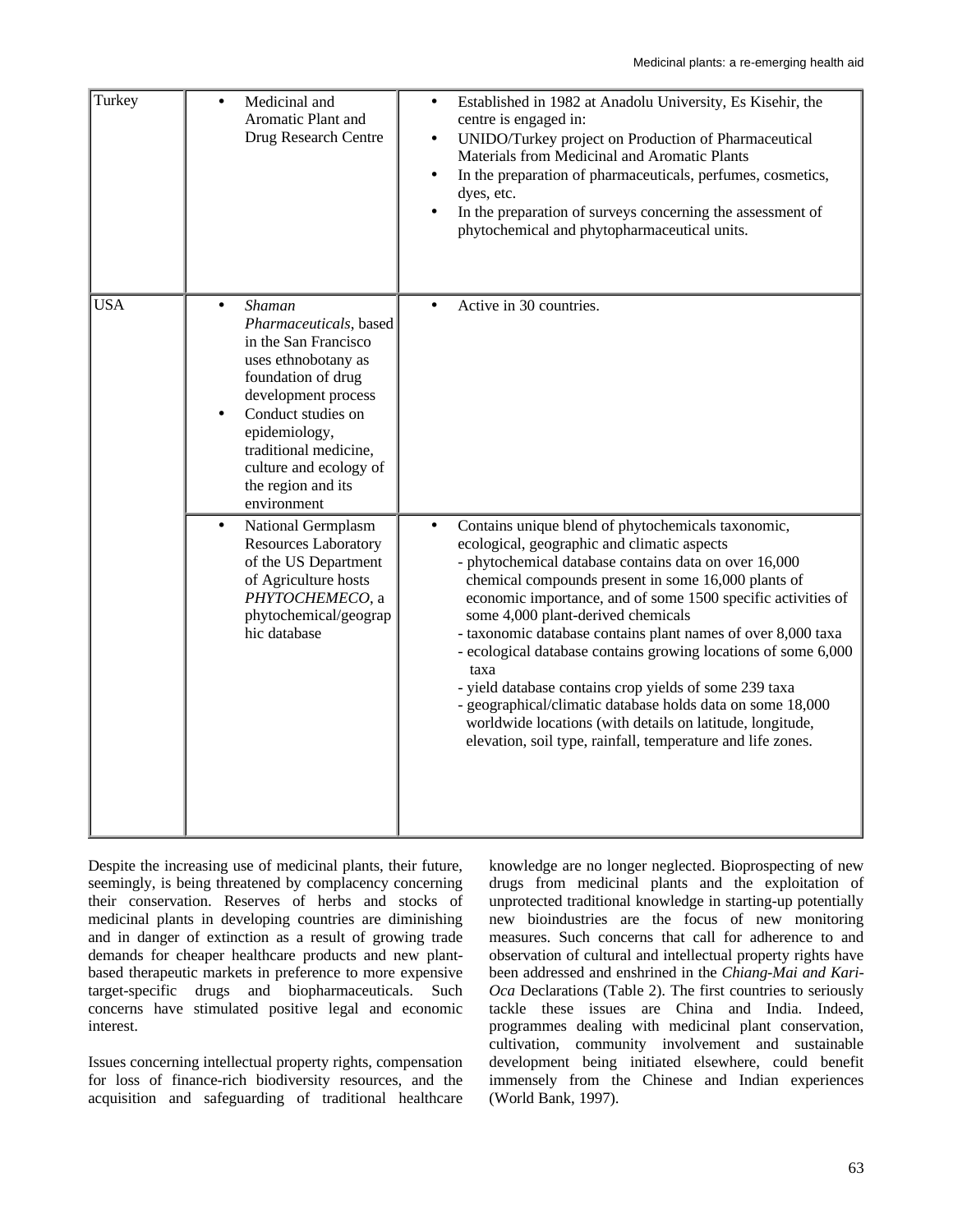| <b>DECLARATION</b> | <b>YEAR</b> | <b>ISSUING BODY</b>                                                                                                                                                                                                                                                                                                                                                                                                                                                                                                                       | <b>LOCATION</b>        |
|--------------------|-------------|-------------------------------------------------------------------------------------------------------------------------------------------------------------------------------------------------------------------------------------------------------------------------------------------------------------------------------------------------------------------------------------------------------------------------------------------------------------------------------------------------------------------------------------------|------------------------|
| Chiang Mai         | 1988        | WHO/IUCN/WWF International<br><b>Consultation on Conservation of Medicinal</b><br>Plants<br>reaffirms commitment to collective<br>WHO goal of "Health for All by<br>the Year 2000"<br>recognises that medicinal plants are<br>essential in primary health care,<br>in self-medication, and in national<br>health services<br>concerned with loss of ( <i>medicinal</i> )<br>plant diversity world-wide<br>focuses attention on the economic<br>value of medicinal plants and their<br>sourcing research into development<br>of new drugs. | Chiang Mai, Thailand   |
| Kari-Oca           | 1992        | Kari-Oca Conference on Indigenous Peoples<br>at UNCED focused on:<br>The need to inventorize, conserve,<br>and bequeath to future generations<br>the existing traditional knowledge<br>of herbs and medicinal plants<br>Invest indigenous communities<br>with their intellectual and cultural<br>property rights.<br>Provide rural and non-<br>industrialised communities with<br>easy access to gene banks housing<br>medicinal plant resources through<br>appropriate training programmes.                                              | Rio de Janeiro, Brazil |

#### **Table 2. Medicinal Plants – international concerns and issues**

Genetic biodiversity of traditional medicinal herbs and plants is continuously under the threat of extinction as a result of growth-exploitation, environment-unfriendly harvesting techniques, loss of growth habitats and unmonitored trade of medicinal plants.

Medicinal herbs, possessing penile potency properties and anti-cancer principles are the focus of smuggling to import markets in Germany, France, Switzerland, Japan, the U.K., and the U.S.A. The best known example, in recent times, is that of *tetu lakda* (*Nothadoytes foetida*). Commonly encountered in southern India and Sri Lanka, the herb is exploited as a source of anti-cancer drugs.

On the other hand, *Adonis vernalis*, extinct in Italy and the Netherlands, is an endangered species in Germany, Slovakia, Sweden and Switzerland. Fortunately, to safeguard against such practices and losses, guidelines and licensing concerning the use of such plants are provided for in the *Convention on International Trade Endangered Species of Wild Flora and Fauna* (CITES).

The industrial uses of medicinal plants are many. These range from traditional medicines, herbal teas, and health foods such as nutriceuticals to galenicals, phytopharmaceuticals and industrially produced pharmaceuticals. Furthermore, medicinal plants constitute a source of valuable foreign exchange for most developing countries, as they are a ready source of drugs such as quinine and reserpine; of galenicals like tinctures and of intermediates (e.g. diosgenin from *Discorea sp*.) in the production of semi-synthetic drugs.

The world market for plant-derived chemicals – pharmaceuticals, fragrances, flavours, and colour ingredients, alone exceeds several billion dollars per year. Classic examples of phytochemicals in biology and medicine include taxol, vincristine, vinblastine, colchicine as well as the Chinese antimalarial - artemisinin, and the Indian ayurdevic drug-*forkolin*. Trade in medicinal plants is growing in volume and in exports. It is estimated that the global trade in medicinal plants is US\$800 million per year.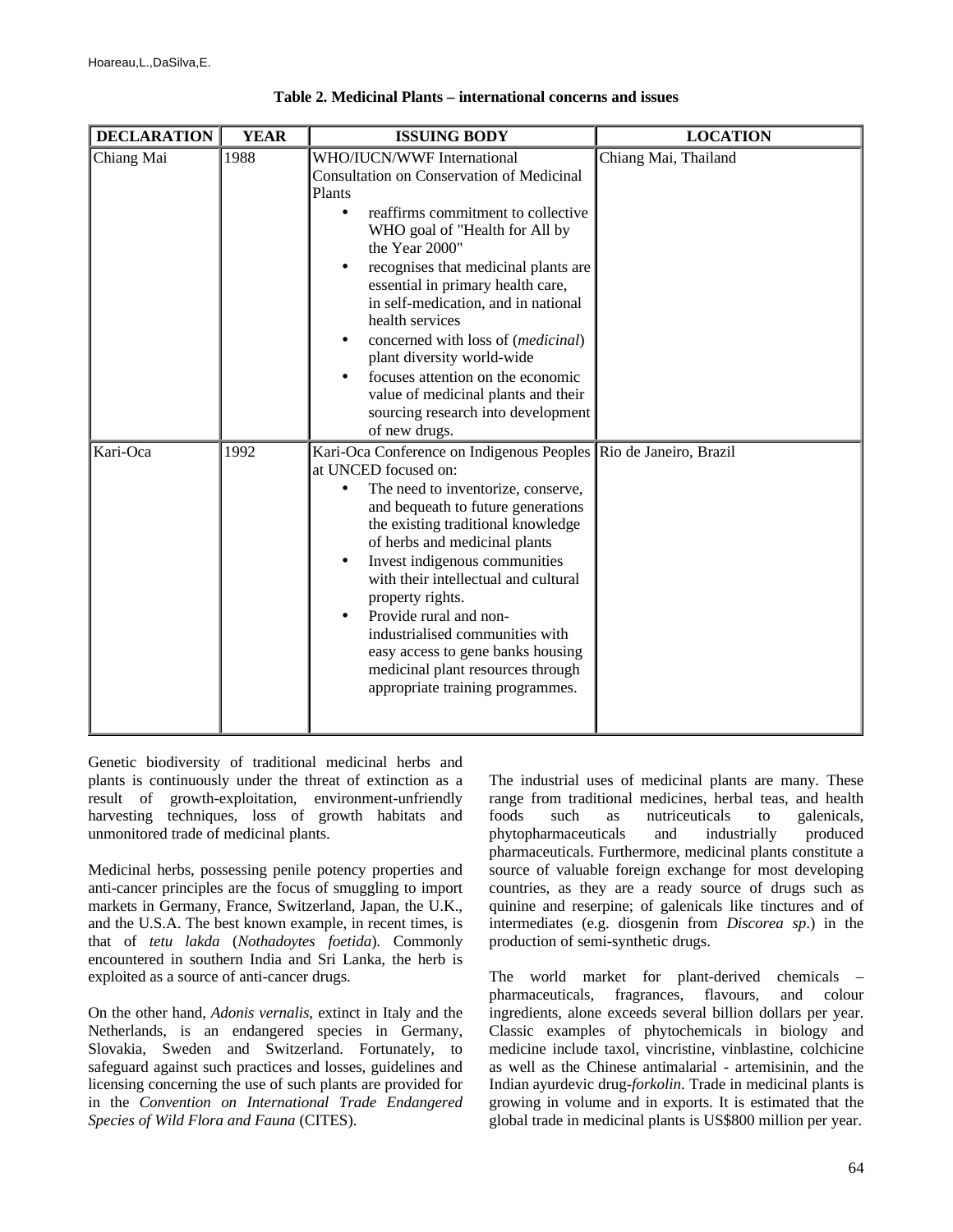The botanical market, inclusive of herbs and medicinal plants, in the USA, is estimated, at retail, at approximately US\$1.6 billion p.a. China with exports of over 120,000 tonnes p.a., and India with some 32,000 tonnes p.a. dominate the international markets. It is estimated that Europe, annually, imports about 400,000 t of medicinal plants with an average market value of US\$ 1 billion from Africa and Asia. A growing awareness of this new contributor to the foreign-exchange reserves of several national treasuries is beginning to emerge. To satisfy growing market demands, surveys are being conducted to unearth new plant sources of herbal remedies and medicines.

In several industrialised societies, plant-derived prescription drugs constitute an element in the maintenance of health. Medicinal plants are an integral component of research developments in the pharmaceutical industry. Such research focuses on the isolation and direct use of active medicinal constituents, or on the development of semisynthetic drugs, or still again on the active screening of natural products to yield synthetic pharmacologically-active compounds. In Germany, for example, over 1500 plant species encountered in some 200 families and 800 genera have been processed into medicinal products. In South Africa, likewise, some 500 species are commercialised trade products. Today, Bulgaria, Germany and Poland are recognised as major exporters of plant-based medicinal products.

The development and commercialisation of medicinal plant-based bioindustries in the developing countries is dependent upon the availability of facilities and information concerning upstream and downstream bioprocessing, extraction, purification, and marketing of the industrial potential of medicinal plants. Absence of such infrastructure compounded by lack of governmental interest and financial support restricts the evolution of traditional herbal extracts into authenticated market products. Furthermore the absence of modernised socio-economic and public healthcare systems reinforces reliance of rural and lower-income urban populations on the use of traditional medicinal herbs and plants as complementary aids to routine pharmaceutical market products.

The prophylactic and therapeutic effects of plant foods and extracts in reducing cardiovascular disease has been reviewed (Walker, 1996). Non-nutrient phytochemicals are

increasingly being recognised as potential health promoters in reducing the risks of cardiovascular disease and atherosclerosis. Prominent herbs identified were *Achillea millefolium* (yarrow), *Allium sativum* (garlic), *Convallaria majalis* (lily of the valley), *Cratageus laevigata* (hawthorn), *Cynara scolymus* (globe artichoke), *Gingko biloba* (gingko) and *Viburnum opulus* (cramp bark).

Saint-John's wort known as Johanniskrant in German for centuries has been used to treat people with mild and moderate depression without the side effects of Prozac. Widely sold in Germany and other European countries, and awaiting official approval by the US Food and Drug Administration, Saint-John's wort is being regarded as a serious rival to Prozac (Andrews, 1997 ).

Medicinal plants can make an important contribution to the WHO goal to ensure, by the year 2000, that all peoples, worldwide, will lead a sustainable socio-economic productive life. The Centre for Science and Technology of the Non-Aligned and other Developing Countries in India organised an international workshop on *Tissue Culture of Economic Plants* in April, 1994, as a means of using modern biotechnological techniques to nurture and conserve medicinal plants.

In late 1997, the World Bank, within the framework of the Global Environmental Facility, provided a US\$ 4.5 million grant for the *Sri Lanka Conservation of Medicinal Plants Project* which focuses on the conservation of medicinal plant populations, their habitats, and their sustainable use in Medicinal Plant Conservation Areas (MPCAs). Inventories with emphasis on the management, research and conservation of rare and endangered species of medicinal plants are the main programmes at MPCAs at Ritigala, Naula, Rajawaka, Kanneliya, and Bibile.

Aspects of policy and research concerning the cultivation of non-tropical and tropical medicinal plants and their genetic improvement; their conservation in botanical gardens; their storage in liquid nitrogen; their economic potential in international pharmaceutical trade; and their vulnerability to over-exploitation and extinction have been dealt with authoritatively (Akerele et al, 1991; Chadwick and Marsh, 1994). Moreover, such concerns and issues are addressed through a variety of programme activities and projects conducted, and promoted by several international, regional, and non-governmental organisations ( Table 3).

|  | Table 3. Examples of activities in medicinal plants sponsored by non-UN and UN agencies |  |
|--|-----------------------------------------------------------------------------------------|--|
|  |                                                                                         |  |

| <b>AGENCY</b>  | <b>ACTIVITIES</b>                                                                                                        | <b>REMARKS</b>                                                                                                                                                                                      |
|----------------|--------------------------------------------------------------------------------------------------------------------------|-----------------------------------------------------------------------------------------------------------------------------------------------------------------------------------------------------|
| <b>ASCOPAP</b> | African Scientific Co-operation on<br>Phytomedicine and Aromatic Plants – Internet<br>home of the African pharmacopoeia. | Mission to promote, and facilitate the research<br>development and commercialisation of safe,<br>effective, and standardised phytomedicines on<br>prudent use of African medicinal plant resources. |
| <b>EFMC</b>    | European Federation for Medicinal Chemistry   •                                                                          | Objective to advance research in the different                                                                                                                                                      |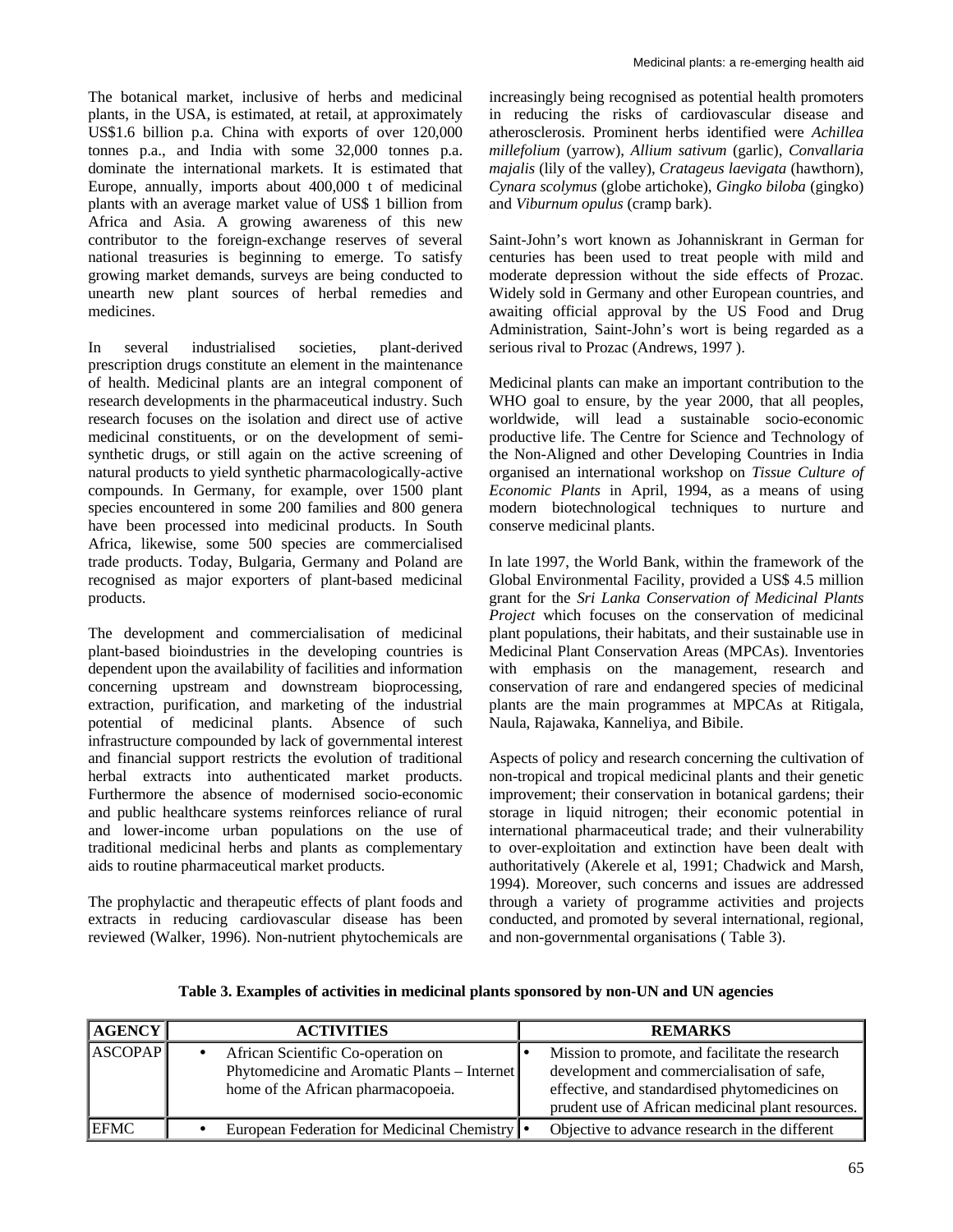|                | sponsors biennial international symposium in<br>medicinal chemistry                                                                                                                                                                                                                                                                                                                   | aspects of medicinal chemistry by promoting co-<br>operation between member organisations<br>participating in the biennial International<br>Symposium on Medicinal Chemistry.                                                                                                                                                               |
|----------------|---------------------------------------------------------------------------------------------------------------------------------------------------------------------------------------------------------------------------------------------------------------------------------------------------------------------------------------------------------------------------------------|---------------------------------------------------------------------------------------------------------------------------------------------------------------------------------------------------------------------------------------------------------------------------------------------------------------------------------------------|
| <b>ESCOP</b>   | European Scientific Co-operation on<br>Phytotherapy established in 1989                                                                                                                                                                                                                                                                                                               | To advance the scientific status of<br>phytomedicines.<br>To assist with the harmonisation of their<br>regulatory status at a European level.<br>To support and initiate clinical and<br>experimental research in phyotmedicines.<br>To promote the acceptance of<br>phytomedicines within the therapy of general<br>medical practitioners. |
| <b>FAO</b>     | Compiles, in early 1980s, initial list of 22<br>$\bullet$<br>medicinal plants used as raw materials for<br>drug production                                                                                                                                                                                                                                                            | Work is co-ordinated by the FAO<br>Collaborating Centre, the Research Institute<br>for Medicinal Plants, Budakalasz, Hungary.<br>Commissions report on use of medicinal<br>plants in veterinary medicine in 18 Asian<br>countries.                                                                                                          |
| <b>FIADREP</b> | International Federation of Associations of<br>$\bullet$<br>Defence in Phytotherapy Research and<br>Training.                                                                                                                                                                                                                                                                         | To unify the defence of the use medicinal<br>$\bullet$<br>plants of a pharmacomedicinal quality.<br>To promote research, practice and education,<br>worldwide, in phytotherapy.                                                                                                                                                             |
| <b>GIFTS</b>   | The Global Initiative for Traditional Systems<br>$\bullet$<br>of Health in co-operation with IDRC, has<br>organised meetings on different issues in the<br>following regions:                                                                                                                                                                                                         | Issues special publications dealing with<br>traditional medicine, the biodiversity of<br>medicinal plants, traditional health care, etc.                                                                                                                                                                                                    |
|                | Africa:<br>-Recognition of emerging interest in the traditional<br>medicine in treatment of endemic diseases such as<br>AIDS, malaria and other parasitic diseases<br>-Need for community-based medicinal plant<br>conservation and cultivation programmes<br>-Recognition of women as traditional practitioners of<br>herbal medicine in need of appropriate support and<br>training | Development of standardised protocols for<br>$\bullet$<br>medicinal plant drug research and safety                                                                                                                                                                                                                                          |
|                | Asia:<br>-Herbal and medicinal plant-based health care systems<br>widely recognised<br>-Need to counteract diminishing stocks of medicinal<br>plants through conservation and cultivation<br>programmes<br>Recognition of women as users, conservers and<br>providers of traditional health services using herbs<br>and medicinal plants                                              | Accorded varying degree of official support<br>in several countries                                                                                                                                                                                                                                                                         |
|                | Latin America:<br>-Traditional healthcare knowledge (using herbs and<br>medicinal plants)<br>Concern over bioprospecting of untapped plant<br>resources as sources of new biomolecules or genes of<br>biopharmaceutical and agricultural significance                                                                                                                                 | Regarded as inherent component of<br>indigenous cultural knowledge.                                                                                                                                                                                                                                                                         |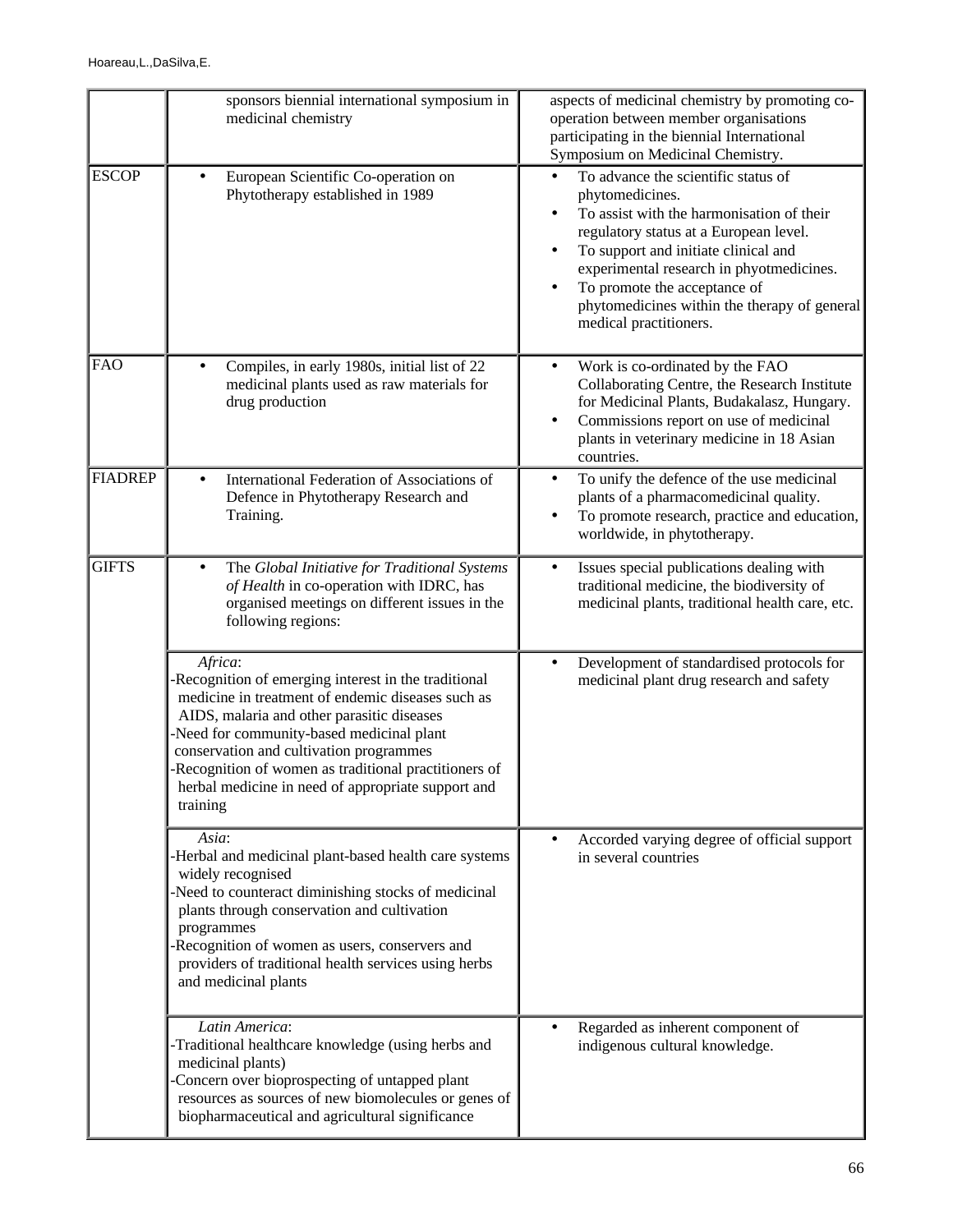| <b>ICMAP</b>   | International Council on Medicinal and<br>Aromatic Plants (MAPS)                                                                                                                                                                                      | Promotes Good Agricultural Practices for<br>the cultivation and propagation of MAPS;<br>development of phytopharmaceutical<br>standards; and organises international<br>conferences focusing on technology transfer,<br>etc.                                                                                                                                                                                                                                                                                                                     |
|----------------|-------------------------------------------------------------------------------------------------------------------------------------------------------------------------------------------------------------------------------------------------------|--------------------------------------------------------------------------------------------------------------------------------------------------------------------------------------------------------------------------------------------------------------------------------------------------------------------------------------------------------------------------------------------------------------------------------------------------------------------------------------------------------------------------------------------------|
| <b>IOCD</b>    | International Organisation for Chemical<br>٠<br>Sciences in Development                                                                                                                                                                               | Established in 1981, and based in the USA,<br>$\bullet$<br>IOCD organises training activities in<br>medicinal plants (Panama, 1997); traditional<br>medicine (Nepal, 1997) and plant<br>pharmacology (Peru, 1997)                                                                                                                                                                                                                                                                                                                                |
| <b>IUCN</b>    | The International Union for the Conservation<br>$\bullet$<br>of Nature and the World Wildlife Fund<br>instituted the joint IUCN-WWF Plants<br>Conservation Programme, which emphasises<br>medicinal plants, as a major conservation is a<br>priority. | <i>First phase</i> $1984 - 1987$ : The Plants<br>$\bullet$<br>Conservation Programme launched in 1984<br>comprised of two activity Groups:<br>Strategic activities focusing on principles<br>a.<br>and methods for plant conservation<br>Field projects using planned strategic<br>b.<br>principles and methods<br>Second phase 1988 - 1990: Focuses on:<br>Development of A Guide and Strategy for<br>a.<br>Centres of Plant Diversity and their<br>Conservation<br>b. A Botanic Gardens Conservation Strategy<br>Wild plants of economic value |
| <b>TRAFFIC</b> | Joint wildlife monitoring programme of the<br>$\bullet$<br>World Wildlife Fund and International Union<br>for the Conservation of Nature.                                                                                                             | International Network issuing authorities<br>$\bullet$<br>reports on the conservation, use, protection<br>and trade of medicinal plants and wildlife<br>resources (inclusive of endangered and rare<br>species of flora and fauna in Africa, Asia,<br>Europe and the Pacific.                                                                                                                                                                                                                                                                    |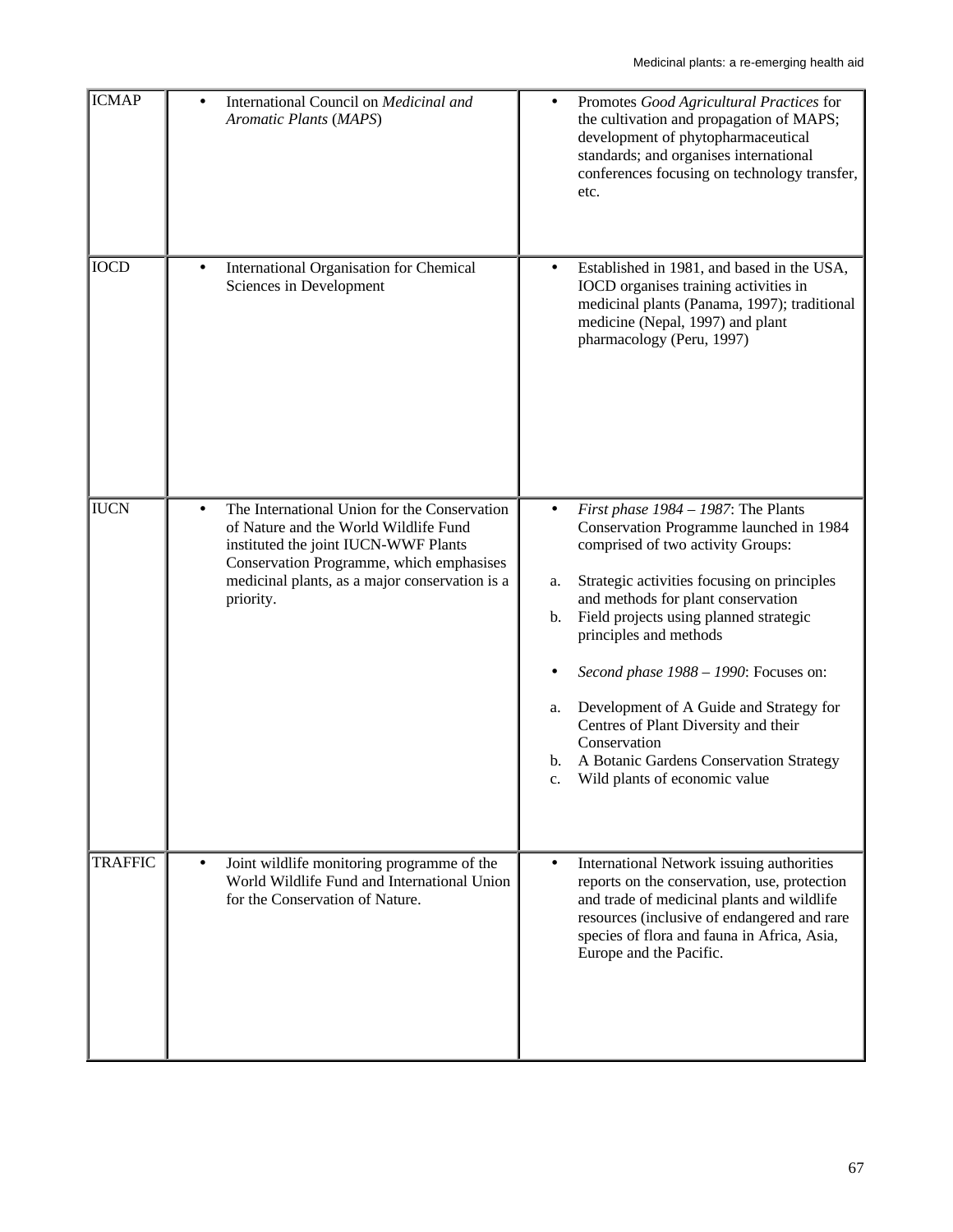| <b>UNESCO</b> | Policy discussion on Protection of Interest in<br>$\bullet$<br>Utilisation of Biological Resources of<br>Developing Countries, Kuala Lumpur,<br>Malaysia, 1996, resulting from the following<br>concerns:<br>-potential loss of medicinal plant biodiversity<br>resulting from over exploitation<br>-loss of potential trade and commercial revenue<br>-loss of potential economic incentive for<br>development of academic and scientific<br>sustainable infrastructures | Development of a Policy guideline on<br>$\bullet$<br>bioprospecting and the requirements for<br>permitting collaborative biological research<br>and bioprospecting in the South and<br>Southeast region                              |
|---------------|---------------------------------------------------------------------------------------------------------------------------------------------------------------------------------------------------------------------------------------------------------------------------------------------------------------------------------------------------------------------------------------------------------------------------------------------------------------------------|--------------------------------------------------------------------------------------------------------------------------------------------------------------------------------------------------------------------------------------|
|               | Latin American and Caribbean Network of Aromatic<br>and Medicinal Plants (LACINMAP)                                                                                                                                                                                                                                                                                                                                                                                       | Activity set up in 1994 through UNESCO's<br>Programme in General Information, Caracas,<br>Venezuela <sup>*</sup>                                                                                                                     |
|               | Asian and Pacific Network of Aromatic and<br>$\bullet$<br>Medicinal Plants (APINMAP)<br>-Development of physical, chemical and<br>taxonomic database of medicinal plants<br>-Development of information services and<br>products for use by Member States                                                                                                                                                                                                                 | Decentralised Network of following members -<br>Australia, China, India, Indonesia, Republic of Korea,<br>Malaysia, Nepal, Pakistan, Papua New Guinea,<br>Philippines, Sri Lanka, Thailand and Vietnam                               |
|               | Botany 2000 is comprised of activities in Asia<br>and Africa. Activities in Europe are confined<br>to support of herbaria in countries in<br>transition and reconstruction e.g. Georgia.<br>Activities in Africa and Asia subsume<br>activities in predecessor networks such as the:                                                                                                                                                                                      | Botany 2000-Asia is implemented by UNESCO's<br>New Delhi Office and focuses on the taxonomy, and<br>biological and cultural diversity of medicinal and<br>ornamental plants, and their protection against<br>environmental pollution |
|               | - Natural Products Research Network for Eastern and<br>Central Africa (NAPRECA), and the South and<br>Central Asian Medicinal and Aromatic Plants<br>Network (SCAMAP).                                                                                                                                                                                                                                                                                                    | Botany 2000-Africa is implemented by UNESCO's<br>Nairobi Office and deals with the conservation and<br>use of the medicinal flora of Africa                                                                                          |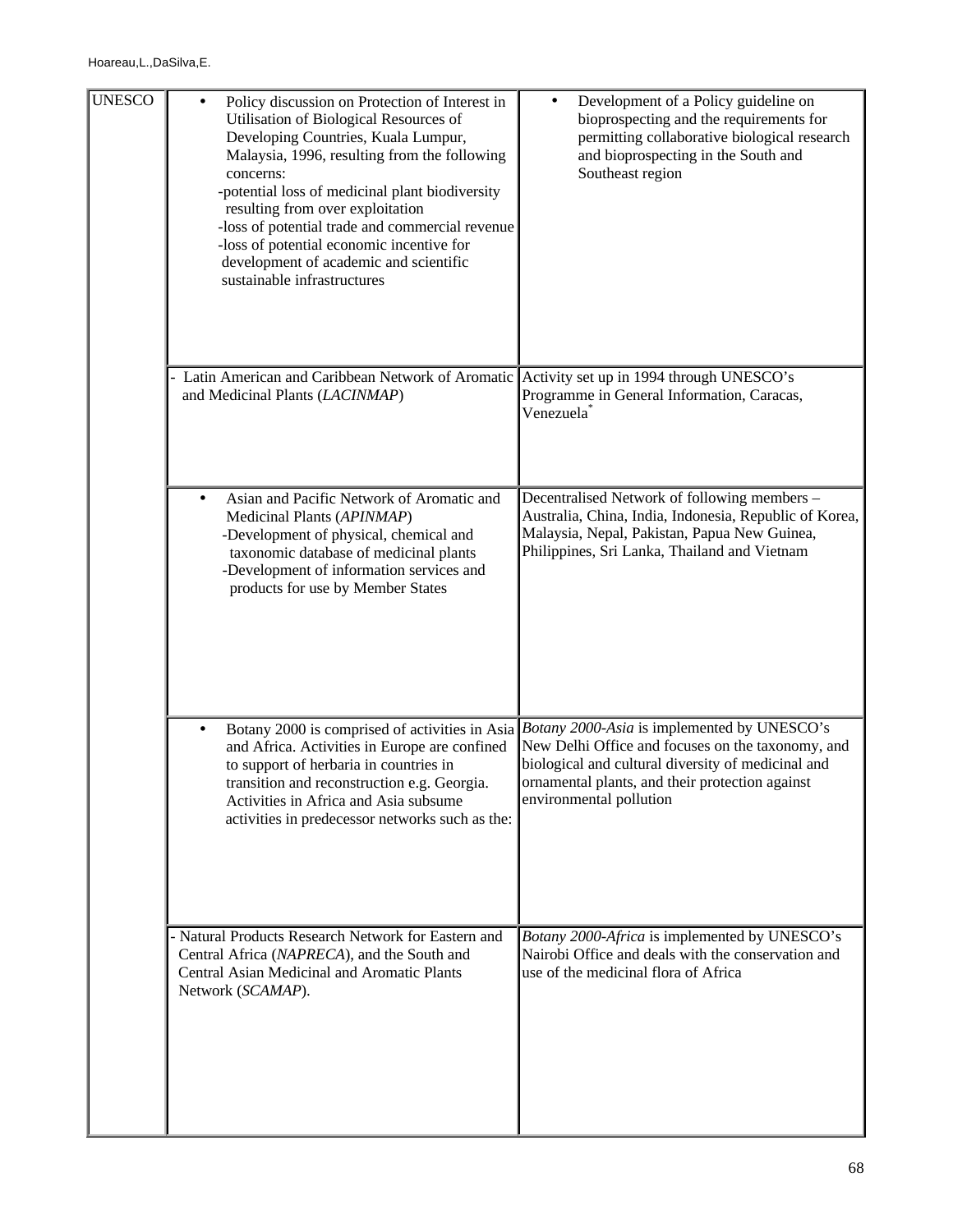| <b>UNIDO</b> | Provides technical assistance to product<br>development and quality control concerning<br>market and industrial potential for essential<br>oils, medicinal plants, and interactions<br>between the pharmaceutical industry and<br>traditional medicine industry.                                                                                                                                                                                                                                                                                                                                                     | Project activities in Bolivia, Ethiopia, India,<br>Democratic People's Republic of Korea,<br>Madagascar, Nepal, Oman, Philippines,<br>Sri Lanka, Tanzania, Thailand, Turkey,<br>Vietnam, Zimbabwe.<br>Training activities in medicinal, consumer<br>protection, and indigenous peoples concerns<br>in the practise, use and sustainability of<br>herbal medicines in co-operation with<br><b>International Institute for Human Resources</b><br>Development, USA |
|--------------|----------------------------------------------------------------------------------------------------------------------------------------------------------------------------------------------------------------------------------------------------------------------------------------------------------------------------------------------------------------------------------------------------------------------------------------------------------------------------------------------------------------------------------------------------------------------------------------------------------------------|------------------------------------------------------------------------------------------------------------------------------------------------------------------------------------------------------------------------------------------------------------------------------------------------------------------------------------------------------------------------------------------------------------------------------------------------------------------|
| <b>WHO</b>   | Traditional Medicine Programme. WHO<br>$\bullet$<br>operates network of 19 Collaborating Centres<br>in ten countries: Belgium, China, Democratic<br>Peoples Republic of Korea, Italy, Japan,<br>Republic of Korea, Romania, Sudan, USA<br>and Vietnam                                                                                                                                                                                                                                                                                                                                                                | Assists Member States in:<br>- formulation of national policies on traditional<br>medicine<br>- evaluation of practices, safety, and efficiency of<br>remedies<br>- education of general public and upgrading of<br>traditional and modern health practitioners<br>about proven traditional medicinal practices                                                                                                                                                  |
| <b>WWF</b>   | World Wildlife Fund for Nature People and<br>$\bullet$<br>Plants Initiative (PPI) amongst other<br>activities such as park use and woodcarving,<br>focuses on:                                                                                                                                                                                                                                                                                                                                                                                                                                                       | PPI is a partnership programme incorporating inputs<br>from WWF, UNESCO (through its Man and the<br>Biosphere (MAB) programmes and the Royal<br>Botanical Gardens, Kew, Surrey, UK                                                                                                                                                                                                                                                                               |
|              | - Assessments plant resources used by local<br>communities in Uganda Pakistan and Nepal                                                                                                                                                                                                                                                                                                                                                                                                                                                                                                                              | Courses in ethnobotany (Kenya, Pakistan,<br>$\bullet$<br>South East Asia, Uganda)                                                                                                                                                                                                                                                                                                                                                                                |
|              | -Developmental activities in primary health-care<br>in Nepal and Uganda<br>-Evaluation of the current role of ethnobotany in<br>formal and informal education in six Central<br>American states<br>-Regional and international workshops on field<br>methods in ethnobotany (Mexico), conservation of<br>medicinal plants (Dominican Republic), joint<br>forest management (India), the cultural context of<br>ethnobotany (Thailand, China) and quantitative<br>methods in ethnobotany (Kenya)<br>-Studies of the use of plant resources by women<br>for food, fuel and medicine in Kenya,<br>Mozambique and Uganda | Preparation of educational materials,<br>$\bullet$<br>including manuals on techniques in<br>ethnobotany                                                                                                                                                                                                                                                                                                                                                          |

\* Informe Técnico PR/1994-1995/iv. 3.1.

# **Concluding remarks**

Recent and renewed interest in medicinal plants coupled to developments in information technology has fuelled an explosion in the range and content of electronic information concerning medicinal plants as a re-emergent health aid. Bhat (1997) recently reviewed diverse sources of such information in traditional abstracting services as well as in a variety of online electronic databases. As a result of such

developments, access to indigenous peoples and cultures concerning medicinal plants are greatly facilitated. Furthermore, the active participation of such natural custodians and practitioners of valuable knowledge is guaranteed in the generation of research focussing on screening programmes dealing with the isolation of bioactive principles and the development of new drugs.